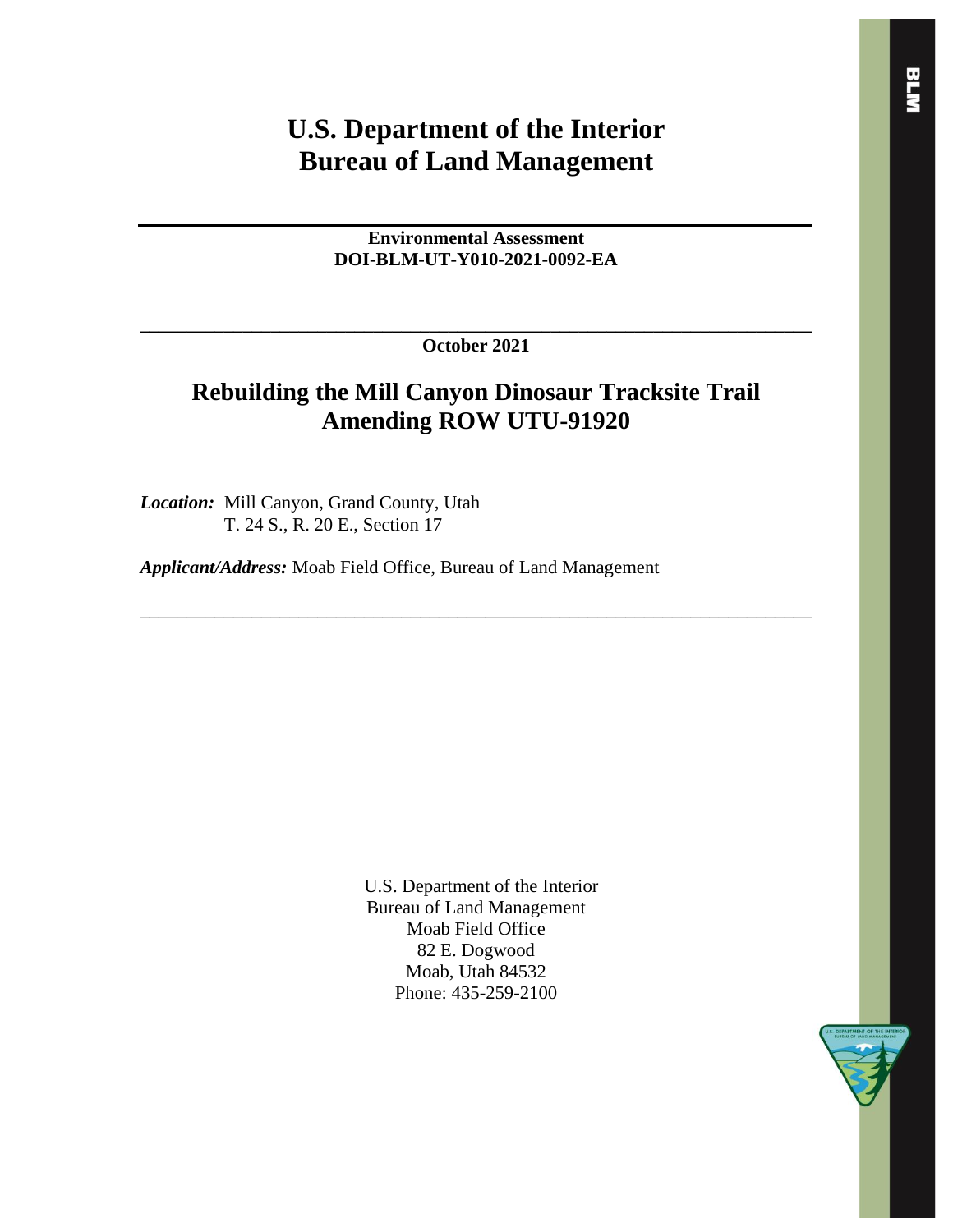## **CHAPTER 1 INTRODUCTION AND NEED FOR THE PROPOSED ACTION**

### **INTRODUCTION**

The Bureau of Land Management (BLM) Moab Field Office proposes to rebuild a popular paleontological attraction, the Mill Canyon Dinosaur Tracksite Trail. In 2009, a dinosaur tracksite in the Mill Canyon area was reported to the BLM. The designated road which bisected the site was closed to the public to protect the tracksite (DOI-BLM-UT-Y010- 2010-0212-EA: *Non-Designation of Route near Mill Canyon*). Shortly thereafter, a range fence was erected around the tracksite to further protect the tracks (DOI-BLM-UT-Y010- 2011-0163-CX: *Range Exclosure near Mill Canyon*).

In 2013, the University of Colorado and BLM paleontologists mapped the tracksite using photogrammetry; over 200 individual tracks from at least ten species of dinosaur were recorded. (The project was authorized under DOI-BLM-UT-Y010-2013-0132-EA: *Paleontological Excavation – Mill Canyon Tracksite*). The Mill Canyon Dinosaur Tracksite was found to be Lower Cretaceous in age (approximately 112 million years ago) and is the largest and most diverse tracksite known in the Cedar Mountain Formation. Collaborative research efforts indicate that the Mill Canyon Dinosaur Tracksite is one of the most significant early Cretaceous tracksites in the world.

After completion of the scientific studies, the BLM made the decision to interpret the tracksite for the public. In July of 2014, a Decision Record was signed designating the Mill Canyon Dinosaur Tracksite Trail for public use (DOI-BLM-UT-Y010-2014-0110- EA: *Designation of the Mill Canyon Dinosaur Tracksite Trail*). The trail was built in 2015, using a raised wooden boardwalk so that the tracks themselves could be seen, but would not be at risk of being stepped on. Visitors were provided with ample interpretation; a walk on the boardwalk allowed visitors to look down at the dinosaur tracks without causing damage to the tracks themselves.

The Mill Canyon Dinosaur Tracksite Trail is very popular with the public, especially those with children. It is easy to access, as it is located only two miles from U.S. Highway 191 (about 15 miles north of Moab, Utah). The original wooden boardwalk construction has not proven to be durable and is not able to withstand the elements nor the parade of visitors to the site. As a result of its popularity, the Moab BLM has decided to replace the wooden boardwalk trail with a similar design made of concrete and metal (to be called a "walkway" in this document). This new facility would provide increased safety for visitors as well as be more durable.

#### **PURPOSE AND NEED FOR THE PROPOSED ACTION**

The purpose for the Proposed Action is to provide an improved and more durable walking trail so that the public can see and enjoy a very important paleontological resource. The trail would ensure that the public would not walk directly on the tracks and would also improve safety (the wooden boardwalk is warping and presents a serious trip hazard).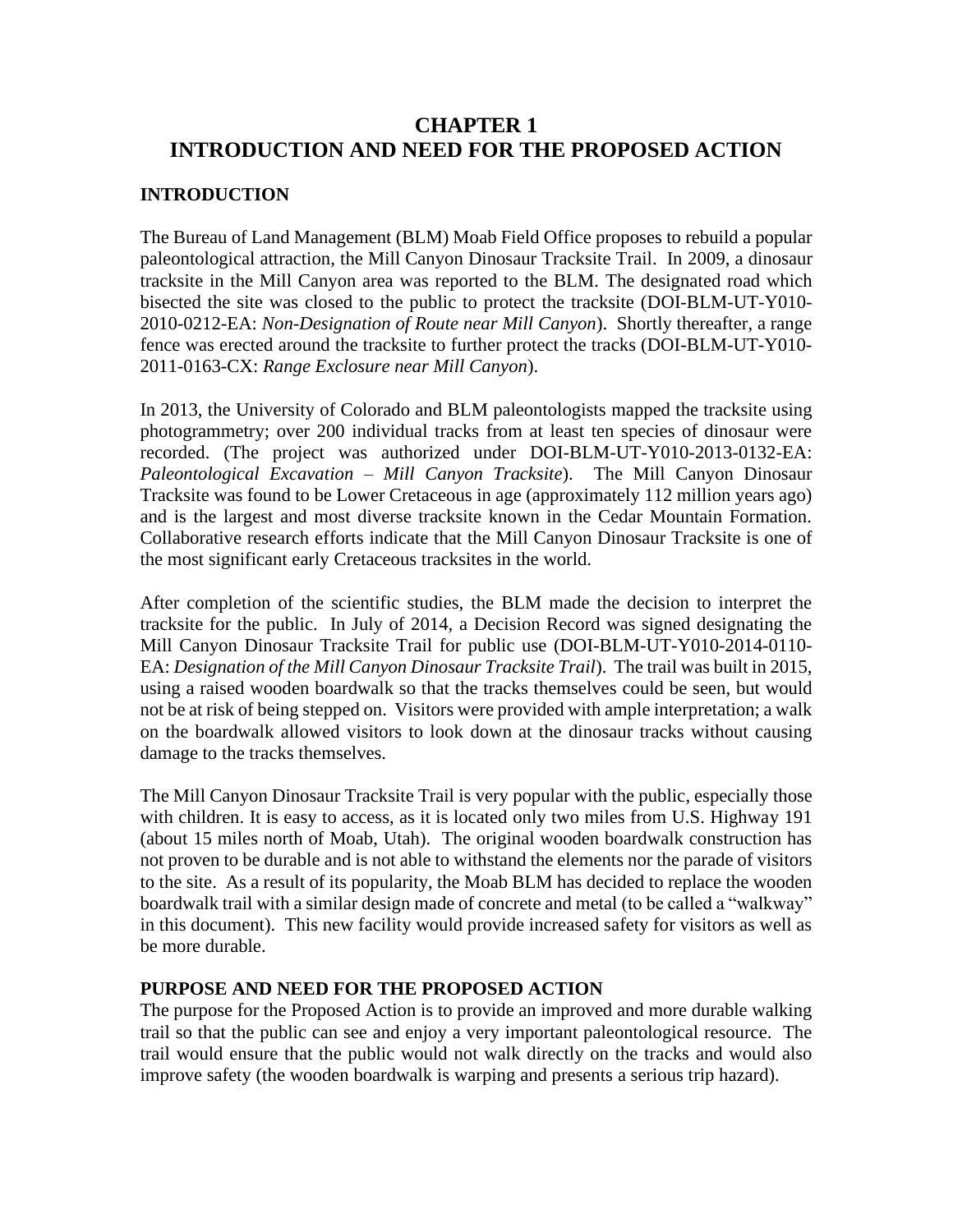The need is established by the BLM's responsibility under the Federal Land Policy and Management Act to manage lands in a sustainable fashion. The number of people seeking to visit the tracksite and the elements to which the trail is exposed dictate the need for a more durable raised walkway. The amendment of ROW 91920 to include the walkway would protect the public's investment in this recreation infrastructure.

The decision to be made is whether or not to rebuild the Mill Canyon Tracksite Trail and whether or not to amend the ROW to include the Tracksite Trail.

#### **CONFORMANCE WITH BLM LAND USE PLAN(S)**

This action is in conformance with the 2008 Moab Resource Management Plan (RMP) and is specifically provided for in the following decisions:

REC-39 (page 90) established the Labyrinth Rims/Gemini Bridges Special Recreation Management Area (SRMA) as a Destination SRMA. While the Tracksite was not yet discovered at the time of the RMP, decisions in that RMP call for managing the nearby Mill Canyon Dinosaur Interpretive Trail as a facility (that trail provides interpretation of dinosaur bones *in situ*). The Tracksite trail can be considered a companion facility to the Mill Canyon Dinosaur Interpretative Trail; the two are usually visited together.

PAL-3 (page 79): Locate, evaluate, and protect significant paleontological resources. Provide for public visitation and education opportunities while simultaneously protecting and supporting the scientific and research value of paleontological resources.

### **RELATIONSHIPS TO STATUTES, REGULATIONS AND OTHER PLANS**

The Proposed Action is consistent with the Grand County General Plan (2012), which includes the following strategy: "Strategy E - Maintain and enhance the recreational, scenic, and cultural amenities unique to Grand County to attract and sustain economic activity" (page 39).

## **CHAPTER 2 DESCRIPTION OF ALTERNATIVES**

### **INTRODUCTION**

This Environmental Assessment (EA) analyzes the Proposed and No Action alternatives. The No Action alternative is considered and analyzed to provide a baseline for comparison of the impacts of the Proposed Action.

### **PROPOSED ACTION**

The BLM proposes to rebuild the Mill Canyon Dinosaur Tracksite Trail as follows. The wooden boardwalk, wooden supports, and railings which constitute the current trail would be removed. The supports for the new raised walkway would be constructed using metal supports. The metal supports would be placed in the same locations as the wooden supports, although fewer metal supports would be required due to the greater strength of the material. The six-foot-wide raised walkway would be composed of corrugated metal, which may be covered with a thin concrete layer to create the walking surface. Exposed concrete may be colored to match the surrounding landscape and patterns may be etched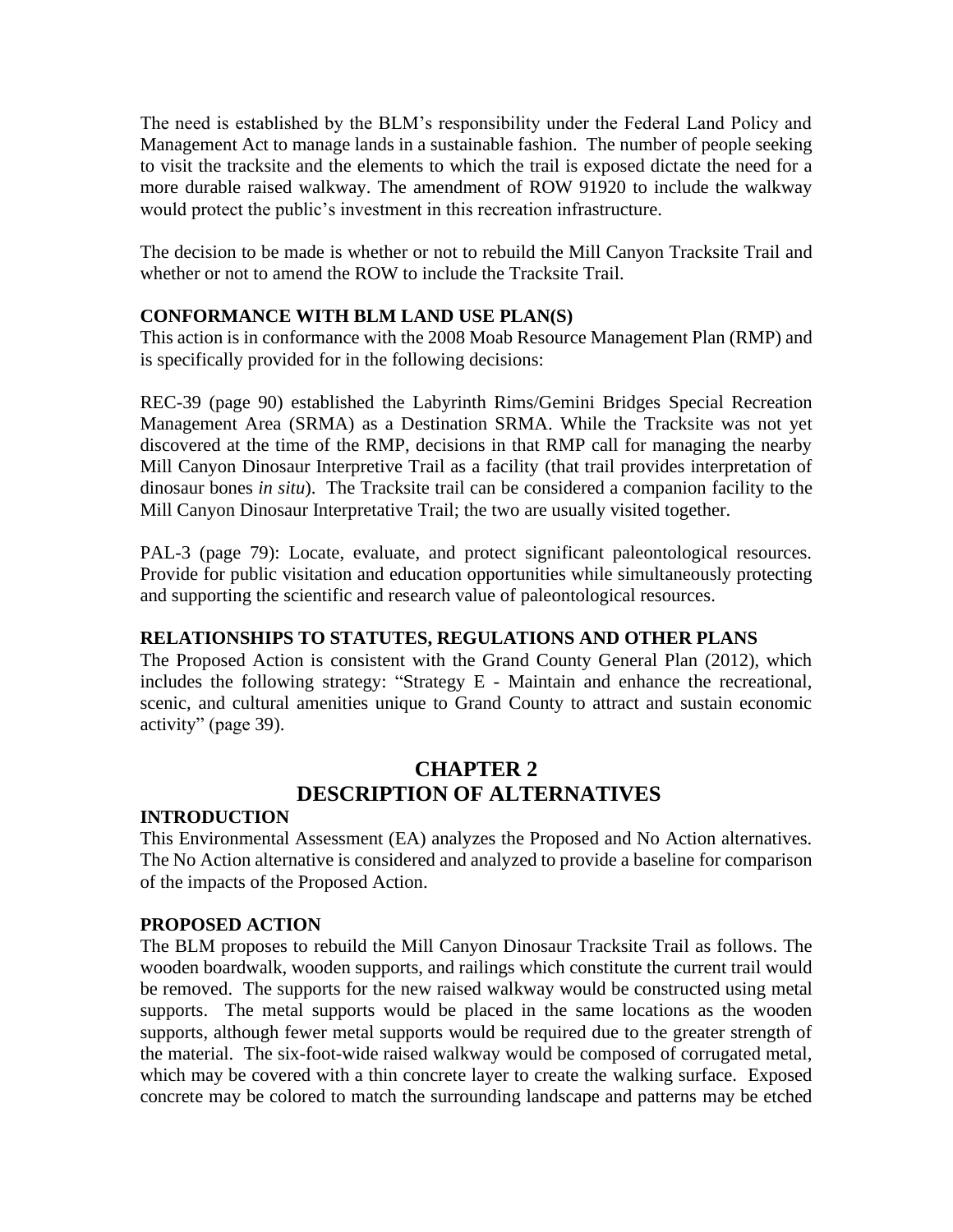into the walkway for traction. The current railings would be replaced with aluminum railings on the new walkway to encourage people to stay on the walkway and to not set foot on the tracksite below. The new walkway would remain at the same location as the older wooden boardwalk. All materials would be laid by hand and any welding would be done on site. A diagram of the proposed construction is included in Appendix B.

The exposed trackway proximate to walkway construction would be marked and flagged for avoidance. A BLM representative would conduct onsite inspections during the construction to ensure that no tracks would be impacted.

The dirt walking route from the parking area to the raised walkway would be improved so that it is more user-friendly and accessible. If funding allows, the access route from the parking area to the newly reconstructed walkway could be made accessible to those who have physical challenges.

To access the construction site, a welding truck, a materials truck, a concrete truck and a pump truck would travel on an existing, but non-designated route for a distance of approximately 500 feet from the designated road to the walkway. These vehicles would then be available for the purposes of construction. At the conclusion of the project, the vehicle tracks would be rehabilitated such that they were no longer visible to the average visitor. A map in Appendix B shows the vehicle access route to the construction site, as well as the path of the walking trail from the public parking area.

The construction is proposed for November, when visitation is relatively low.

In 2016, the BLM issued ROW UTU-91920 to itself for the Mill Canyon Tracksite Trailhead. This action would amend that ROW to include the trail/walkway as well as the trailhead.

### **NO ACTION**

The No Action Alternative would be to not rebuild the Mill Canyon Tracksite Trail and not to amend the right-of-way to include the Tracksite Trail.

## **CHAPTER 3 AFFECTED ENVIRONMENT**

#### **INTRODUCTION AND GENERAL SETTING**

The affected environment of the Proposed Action and No Action alternatives were considered and analyzed by an interdisciplinary team as documented in the Interdisciplinary Team Analysis Record Checklist, Appendix A. The checklist indicates which resources of concern are either not present in the project area or would not be impacted to a degree that requires detailed analysis.

Two resources, Paleontology and Recreation, would be impacted to a level requiring further analyses; they are described in Chapter 3 and impacts are analyzed in Chapter 4 below.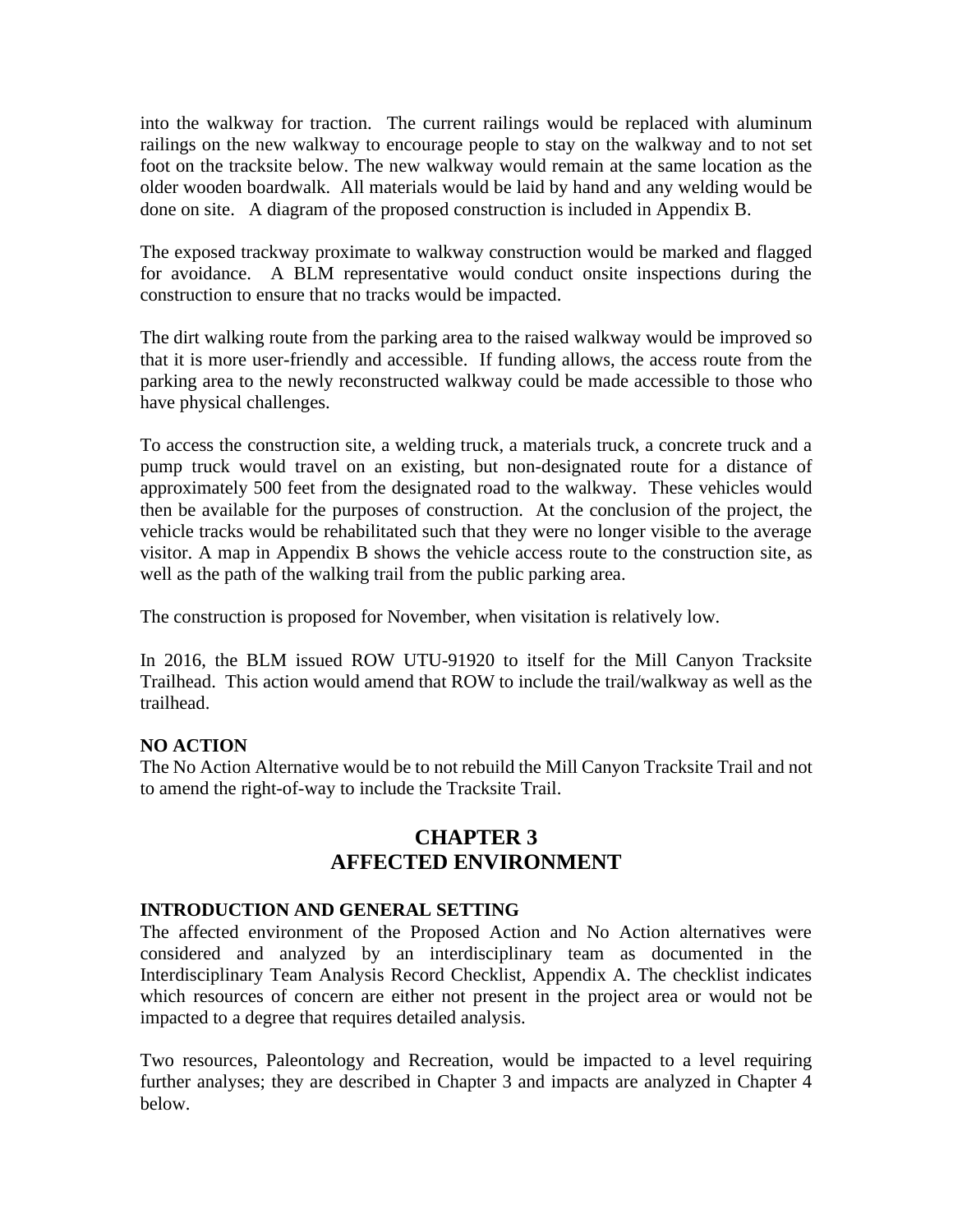#### **Paleontology**

The exposed formation at the Tracksite location has a fossil classification of PFYC 4 – PFYC 5. The fossil tracks exposed at this location are a unique paleontological resource, which was extensively studied in 2013.

#### **Recreation**

The Tracksite is within the Labyrinth Rims/Gemini Bridges Special Recreation Management Area (SRMA), which is managed as a Destination SRMA. The existing Mill Canyon Dinosaur Tracksite Trail (wooden boardwalk) is enjoyed by thousands of people each year. Interpretation is offered at the site via extensive interpretive signing, and visitors are allowed to walk on the elevated boardwalk above the dinosaur tracks. This elevation affords an excellent view of the dinosaur tracks, while protecting the tracksite from visitors. The facility has received many accolades from around the world.

Recently, the BLM has received complaints from visitors that the boards are warping and creating a trip hazard. BLM engineers have confirmed that the facility is in need of repair.

## **CHAPTER 4 ENVIRONMENTAL IMPACTS**

## **DIRECT AND INDIRECT IMPACTS PROPOSED ACTION**

This section analyzes the impacts of the Proposed Action to those resources described in the Affected Environment, Chapter 3, above.

#### **Paleontology**

Reconstruction of the walkway has the potential to disturb existing paleontological resources. Conditions of approval (marking and flagging of the tracks close to the construction site and the requirement for onsite inspections during construction) have been imposed to safeguard the paleontological resource.

Improving the tracksite allows the public to share in this rare paleontological resource.

#### **Recreation**

Rebuilding the Mill Canyon Tracksite Trail by hardening the trail materials (concrete and metal vs. wooden boards and supports) would extend the longevity of the tracksite trail. In addition, the newly maintained trail would eliminate the trip hazards that the existing wooden boardwalk trail presents. Currently, visitors often have to tread carefully to avoid the warped boards. This means that they cannot pay full attention to the dinosaur tracks themselves or to the interpretation provided at the tracksite.

While there would be short term and temporary impacts to the trail atmosphere from the trucks and other construction equipment required to effect the project, this temporary impact would result in a more permanent and safe trail for visitors. Performing the work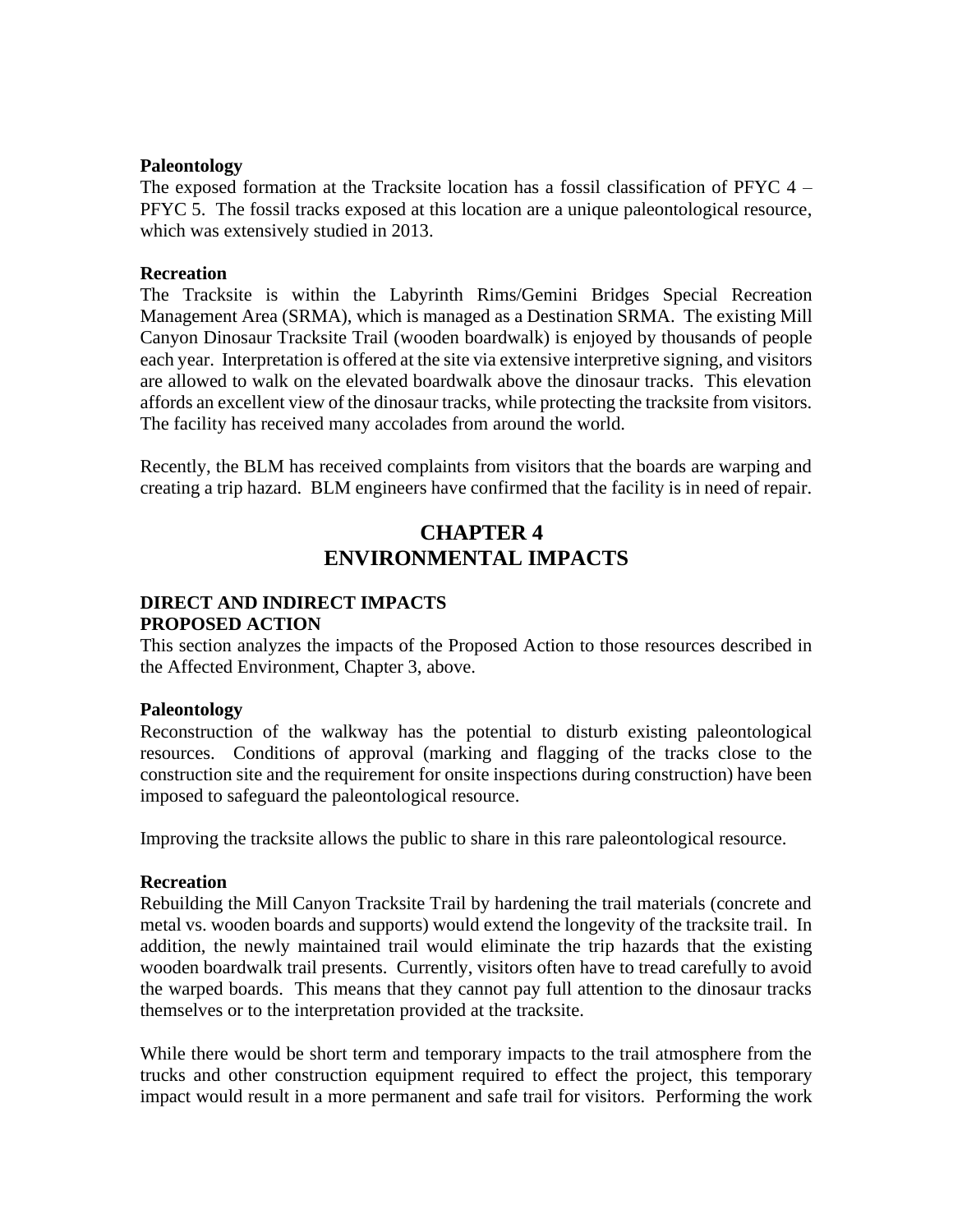in November would mean that a relatively small number of visitors would be affected by the construction activities (which could make the tracksite unavailable to visitors for a short period of time). Rehabilitating and obscuring the tire tracks made by the construction vehicles would restore the site to its original state. Recreationists, especially those with an interest in paleontology (which includes the vast majority of children) would benefit from the rebuilding of the Mill Canyon Tracksite Trail.

#### **NO ACTION**

The No Action alternative does not meet the need for the Proposed Action, which is to rebuild the Mill Canyon Tracksite Trail and to protect the government's investment in the trail by amending the ROW for the trailhead to include the trail.

#### **Paleontology**

There would be no risk to the trackway from construction activities. However, as the existing boardwalk continued to deteriorate, visitors might stray from the boardwalk down on to the tracksite. This unintended consequence could result in damage to the trackway, as once visitors were down on the tracks themselves, they might continue to stray along the rock formation and damage the tracksite by stepping on the 112 million year old tracks.

#### **Recreation**

The existing wooden boardwalk would continue to deteriorate. The boardwalk would warp more severely, and the trip hazard presented by the trail would worsen and continue to provide an unsafe situation. Visitors would be required to step carefully, rather than stroll with impunity to enjoy the dinosaur tracks and the interpretation provided for this stunning and unique paleontological resource. The recreation experience would be diminished for visitors, especially for children who have a deep interest in paleontology.

### **CUMULATIVE IMPACTS**

Cumulative impacts are those impacts resulting from the incremental impact of an action when added to other past, present, or reasonably foreseeable actions regardless of what agency or person undertakes such other actions. There is no further development foreseen in the project area. The cumulative impacts of the proposed action are minimal and will not be analyzed further.

## **CHAPTER 5**

## **PERSONS, GROUPS, AND AGENCIES CONSULTED**

During preparation of the EA, the public was notified of the Proposed Action and EA by posting on the ePlanning website on July 28, 2021. No responses were received as a result of this posting.

| <b>Name</b>     | Title                       | <b>Responsible for the Following Section(s) of this</b> |  |
|-----------------|-----------------------------|---------------------------------------------------------|--|
|                 |                             | <b>Document</b>                                         |  |
| Nate Huber      | Natural Resource Specialist | Air Quality                                             |  |
| Pam Riddle      | Wildlife Biologist          | T and E Animals, Migratory Birds, BLM Sensitive         |  |
|                 |                             | Species, Fish and Wildlife, T and E Plants              |  |
| Charlie Fischer | <b>Fuels Specialist</b>     | Invasive Species/Noxious Weeds, Fuels                   |  |

**Table 5.1. List of BLM Preparers**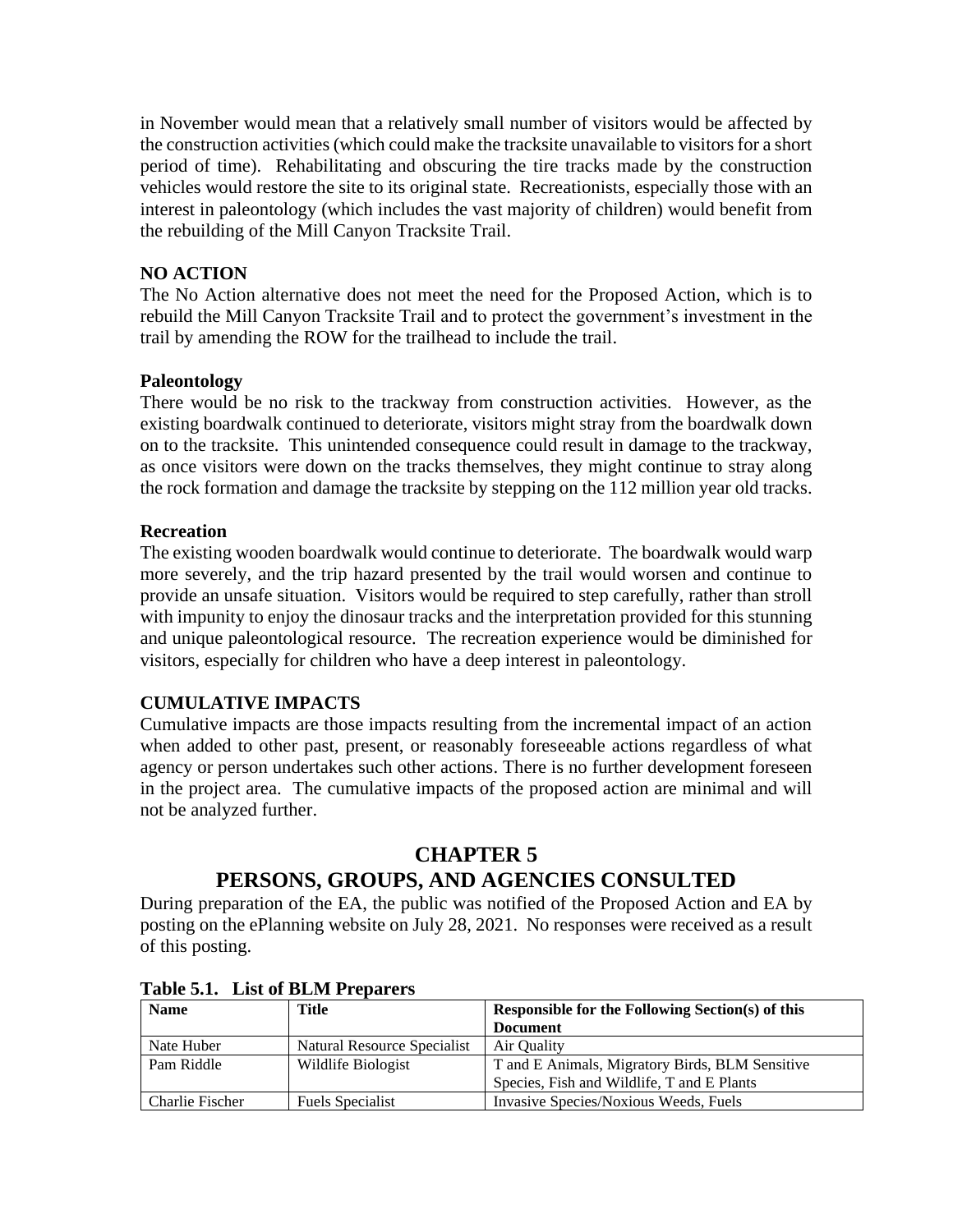| <b>Name</b>            | <b>Title</b>                      | <b>Responsible for the Following Section(s) of this</b>       |  |
|------------------------|-----------------------------------|---------------------------------------------------------------|--|
|                        |                                   | <b>Document</b>                                               |  |
| Aaron Vollmer          | Range Management                  | Soils, Woodlands/Forestry, Grazing, Rangeland Health          |  |
|                        | Specialist                        | Standards, Vegetation                                         |  |
| <b>Gabe Bissonette</b> | Range Management                  | Floodplains, Wetlands                                         |  |
|                        | Specialist                        |                                                               |  |
| <b>Bill Stevens</b>    | <b>Outdoor Recreation Planner</b> | Natural Areas, Wilderness/WSA, Socioeconomics, Lands          |  |
|                        |                                   | with Wilderness Characteristics, Environmental Justice,       |  |
|                        |                                   | Wild and Scenic Rivers                                        |  |
| Lori Hunsaker          | Archaeologist                     | <b>Cultural Resources, Native American Religious Concerns</b> |  |
| Katie Stevens          | <b>Outdoor Recreation Planner</b> | ACECs, Recreation, Visual Resources, Team Lead                |  |
| Mike Morningstar       | <b>Realty Specialist</b>          | Lands/Access                                                  |  |
| Jennifer Whittington   | Geologist                         | Geology, Wastes, Water Resources, Paleontology                |  |
| Malachi Baker          | <b>BLM</b> Engineering Tech       | Project design                                                |  |

## **Appendices and Attachments**

Appendix A: Interdisciplinary Team Analysis Record Checklist Appendix B: Diagram of Proposed Tracksite Trail Improvements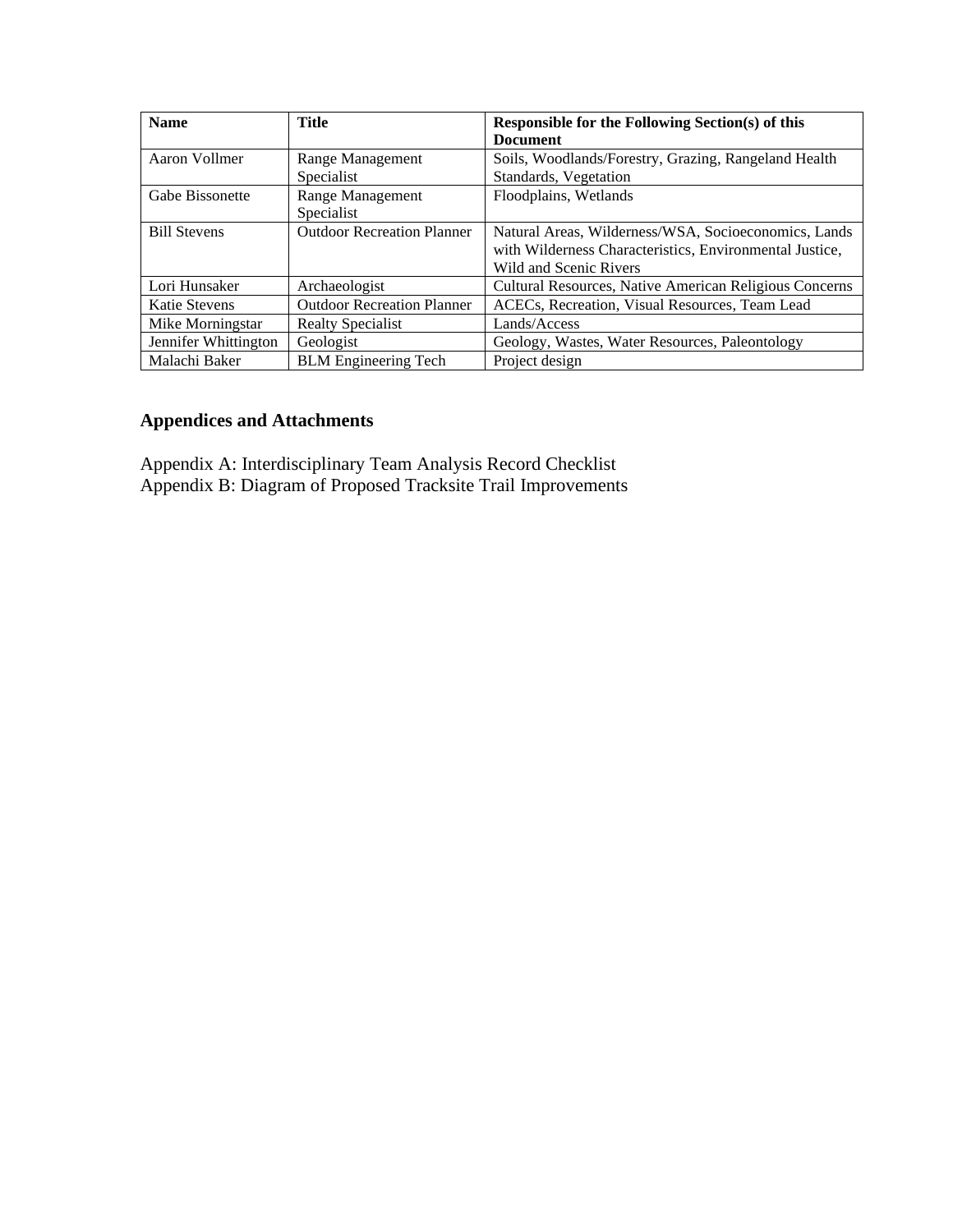## **INTERDISCIPLINARY TEAM CHECKLIST**

**Project Title**: Rebuilding the Mill Canyon Dinosaur Tracksite Trail/Amending ROW 91920 to include the Tracksite Trail

**NEPA Log Number**: DOI BLM UT Y010-2021-0092 EA 

**Project Leader**:  Katie Stevens

#### **DETERMINATION OF STAFF:***(Choose one of the following abbreviated options for the left column)*

NP = not present in the area impacted by the proposed or alternative actions

NI = present, but not affected to a degree that detailed analysis is required  

PI = present with potential for relevant impact that need to be analyzed in detail in the EA 

The following elements are not present in the Moab Field Office and have been removed from the checklist: Farmlands (Prime or Unique), Wild Horses and Burros. 

| Determi-<br>nation | <b>Resource</b>                                      | <b>Rationale for Determination*</b>                                                                                                                                                                                                                     | <b>Signature</b>     | Date    |
|--------------------|------------------------------------------------------|---------------------------------------------------------------------------------------------------------------------------------------------------------------------------------------------------------------------------------------------------------|----------------------|---------|
| NI                 | Air Quality<br>Greenhouse Gas<br>Emissions           | Not expected to impact air quality                                                                                                                                                                                                                      | Nate Huber           | 7/29/21 |
| NP                 | Floodplains                                          | There are no floodplains within the project area<br>based on personal knowledge and aerial imagery<br>analysis.                                                                                                                                         | Gabe Bissonette      | 7/29/21 |
| NI                 | Soils                                                | The proposed work is temporary, and work will<br>occur within the same walkway footprint                                                                                                                                                                | Aaron Vollmer        | 8/3/21  |
| N <sub>I</sub>     | Water Resources/Quality<br>(drinking/surface/ground) | The proposed work is not expected to negatively<br>impact surface or groundwater resources. The<br>walkway will use existing footprint and will not<br>impact existing surface drainage.                                                                | Jennifer Whittington | 7/29/21 |
| NP                 | Wetlands/Riparian Zones                              | There are no riparian zones within the project<br>area. See 2008 RMP.                                                                                                                                                                                   | Gabe Bissonette      | 7/29/21 |
| NP                 | Areas of Critical<br><b>Environmental Concern</b>    | See 2008 RMP                                                                                                                                                                                                                                            | Katie Stevens        | 7/28/21 |
| PI                 | Recreation                                           | Would improve safety and durability on a very<br>popular facility                                                                                                                                                                                       | Katie Stevens        | 7/28/21 |
| NP                 | Wild and Scenic Rivers                               | See 2008 RMP                                                                                                                                                                                                                                            | <b>Bill Stevens</b>  | 7/28/21 |
| NI                 | <b>Visual Resources</b>                              | New walkway would replace existing wooden<br>walkway. No additional impacts to Visual<br>Resources                                                                                                                                                      | Katie Stevens        | 7/28/21 |
| NP                 | <b>BLM Natural Areas</b>                             | See 2008 RMP                                                                                                                                                                                                                                            | <b>Bill Stevens</b>  | 7/28/21 |
| N <sub>I</sub>     | Socio-Economics                                      | Minimal impact relative to overall economy of<br>planning area                                                                                                                                                                                          | <b>Bill Stevens</b>  | 7/28/21 |
| NP                 | Wilderness/WSA                                       | See 2008 RMP                                                                                                                                                                                                                                            | <b>Bill Stevens</b>  | 7/28/21 |
| NP                 | Lands with Wilderness<br>Characteristics             | See 2008 RMP and 2016 Moab MLP                                                                                                                                                                                                                          | <b>Bill Stevens</b>  | 7/28/21 |
| NP                 | <b>Cultural Resources</b>                            | There is currently an existing walkway at track site,<br>but a survey of the proposed construction access and<br>staging area was completed on October 1, 2021. A<br>report will be submitted under the Small-Scale PA in<br>March of 2022 (U21BL0769). | Lori Hunsaker        | 10/4/21 |

#### **RESOURCES AND ISSUES CONSIDERED (INCLUDES SUPPLEMENTAL AUTHORITIES APPENDIX 1 H-1790-1)**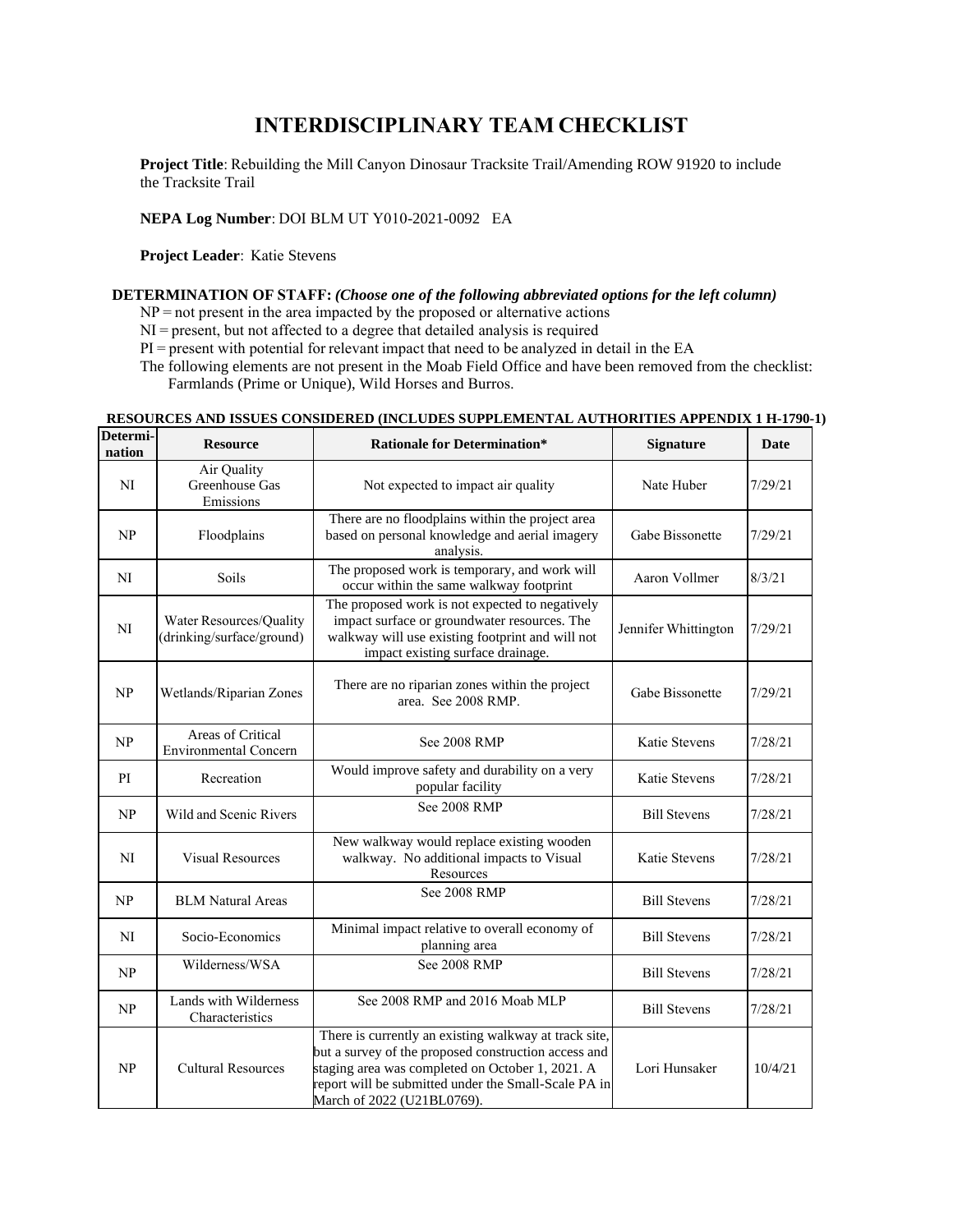| NP | Native American Religious<br>Concerns                       | There is an existing walkway at the track site. The<br>proposed work would not change access to religious<br>or traditional properties, nor would<br>it additionally affect any traditional or religious<br>areas.                                                                                                                    | Lori Hunsaker          | 10/4/21   |
|----|-------------------------------------------------------------|---------------------------------------------------------------------------------------------------------------------------------------------------------------------------------------------------------------------------------------------------------------------------------------------------------------------------------------|------------------------|-----------|
| NP | <b>Environmental Justice</b>                                | No EJ populations identified in planning area. See<br>https://headwaterseconomics.org/apps/economic-<br>profile-system/49019                                                                                                                                                                                                          | <b>Bill Stevens</b>    | 7/28/21   |
| NP | Wastes<br>(hazardous or solid)                              | No solid or hazardous wastes are present or expected<br>to be generated during, or as a result of, the<br>proposed action.<br>Any waste generated during the project construction,<br>including equipment fluid/oil/grease spills and trash,<br>should be cleaned up, collected, and hauled to a<br>proper disposal site or landfill. | Jennifer Whittington   | 7/29/8/21 |
| NP | Threatened, Endangered or<br>Candidate Animal Species       |                                                                                                                                                                                                                                                                                                                                       | Pam Riddle             | 8/3/21    |
| NI | <b>Migratory Birds</b>                                      | No new surface disturbance or<br>new activities. Proposed project will occur in<br>the existing footprint of existing walkway, therefore<br>migratory birds & raptors will not be affected to a<br>degree that detailed analysis is required                                                                                          | Pam Riddle             | 8/3/21    |
| NI | Utah BLM Sensitive<br>Species                               | No new surface disturbance or new<br>activities. Proposed project will occur in the<br>existing footprint of existing walkway;<br>therefore, Sensitive Species will not be affected to a<br>degree that detailed analysis is required                                                                                                 | Pam Riddle             | 8/3/21    |
| NI | Fish and<br>Wildlife Excluding USFW<br>Designated Species   | No new surface disturbance or new<br>activities. Proposed project will occur in the<br>existing footprint of existing walkway;<br>therefore, local wildlife will not be affected to a<br>degree that detailed analysis is required                                                                                                    | Pam Riddle             | 8/3/21    |
| NI | Invasive Species/Noxious<br>Weeds                           |                                                                                                                                                                                                                                                                                                                                       | Charlie Fischer        | 7/28/21   |
| NP | Threatened, Endangered or<br><b>Candidate Plant Species</b> |                                                                                                                                                                                                                                                                                                                                       | Pam Riddle             | 8/3/21    |
| NP | Livestock Grazing                                           |                                                                                                                                                                                                                                                                                                                                       | Aaron Vollmer          | 8/3/21    |
| NP | Rangeland Health<br>Standards                               |                                                                                                                                                                                                                                                                                                                                       | Aaron Vollmer          | 8/3/21    |
| NP | Vegetation Excluding<br><b>USFW Designated</b><br>Species   |                                                                                                                                                                                                                                                                                                                                       | Aaron Vollmer          | 8/3/21    |
| NP | Woodland / Forestry                                         |                                                                                                                                                                                                                                                                                                                                       | Aaron Vollmer          | 8/3/21    |
| NP | Fuels/Fire Management                                       |                                                                                                                                                                                                                                                                                                                                       | <b>Charles Fischer</b> | 7/29/21   |
| NP | Geology / Mineral<br>Resources/Energy<br>Production         | The project area is withdrawn from mineral entry<br>and is excluded from energy exploration and<br>production.                                                                                                                                                                                                                        | Jennifer Whittington   | 7/29/21   |
| NP | Lands/Access                                                | Will amend UTU-.91920 to add ROW for trail.                                                                                                                                                                                                                                                                                           | Mike Morningstar       | 7/28/21   |
| PI | Paleontology                                                | The exposed formation at this site the surface has a<br>fossil classification of PFYC 4-PFYC 5, and<br>construction of the walkway has the potential to<br>disturb existing paleontological resources. Exposed<br>trackway close to the walkway construction must be                                                                  | Jennifer Whittington   | 8/2/21    |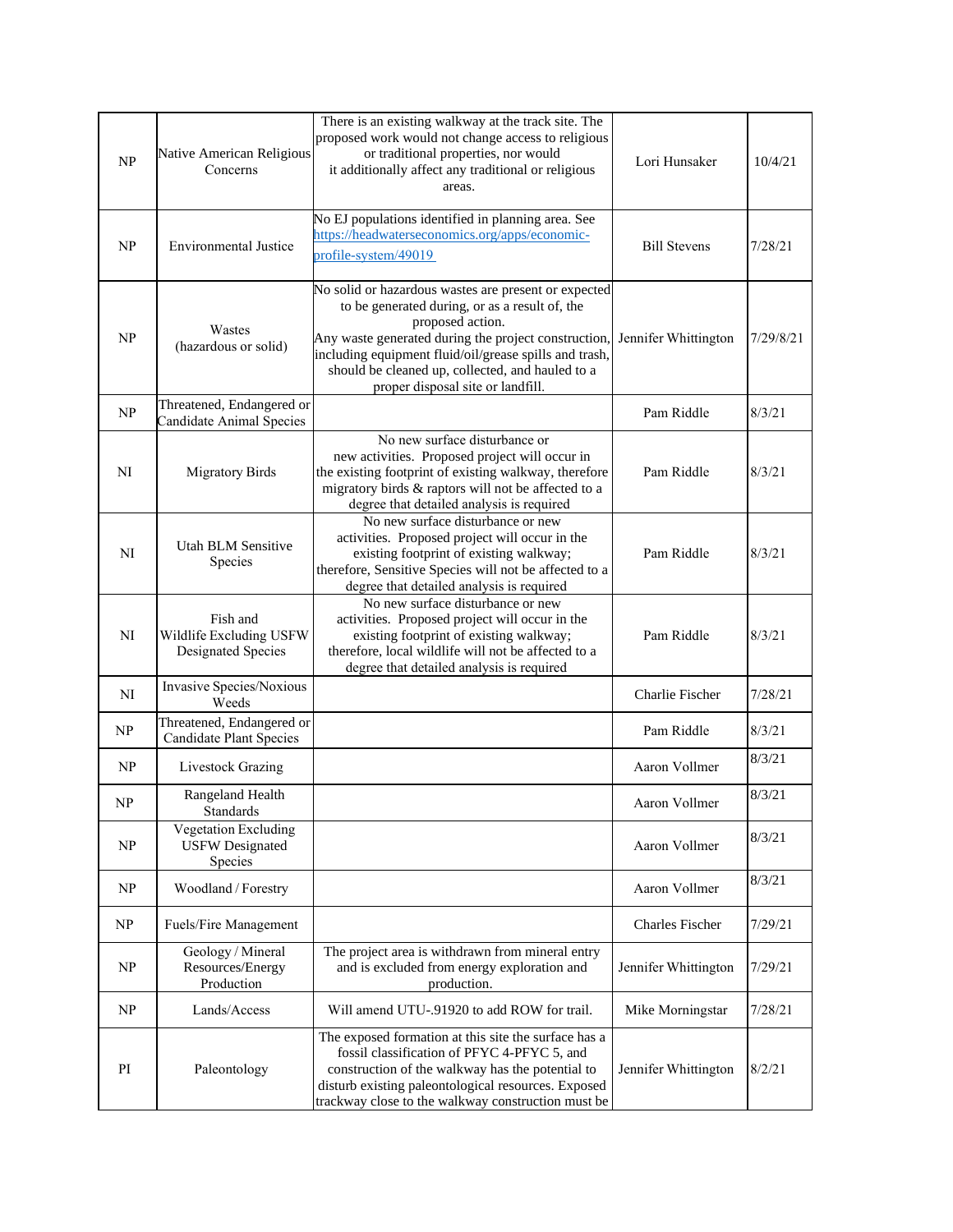| marked/flagged for avoidance. A BLM                   |  |
|-------------------------------------------------------|--|
| representative will conduct onsite inspections during |  |
| the construction.                                     |  |

#### **FINAL REVIEW:**

| <b>Reviewer Title</b>     | <b>Signature</b>                                                                                                | Date | Comments |
|---------------------------|-----------------------------------------------------------------------------------------------------------------|------|----------|
| Environmental Coordinator | JILL STEPHENSON Digitally signed by JILL STEPHENSON                                                             |      |          |
| Authorized Officer        | Digitally signed by NICOLLEE GADDIS-<br><b>NICOLLEE GADDIS-WYATT WYATT</b><br>Date: 2021.10.12 13:06:09 -06'00' |      | (FM)     |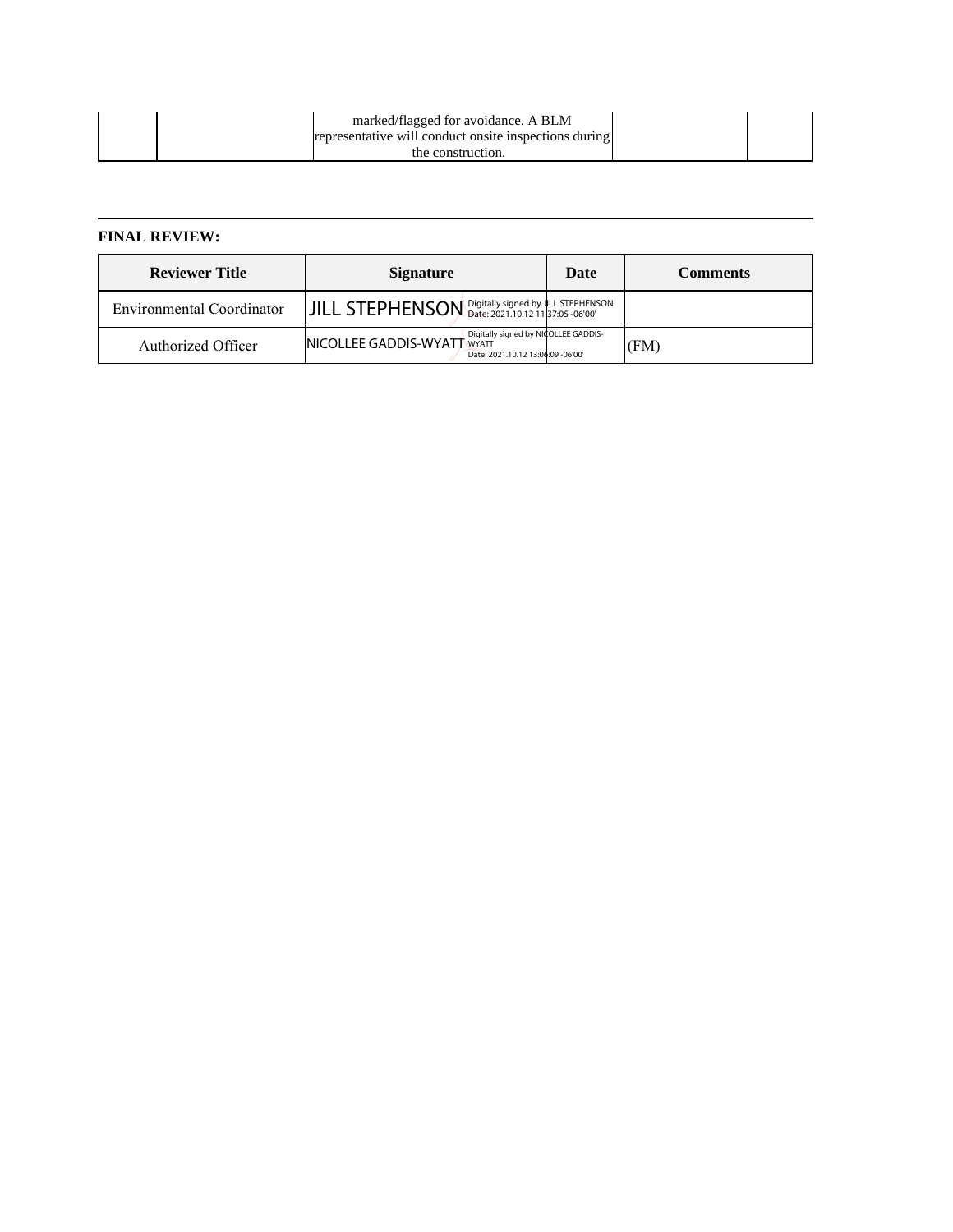Appendix B: Diagram of Proposed Action (note: all land in the view is BLM-managed  $\int$ land)



Rebuilding the Mill Canyon Dinosaur Tracksite Trail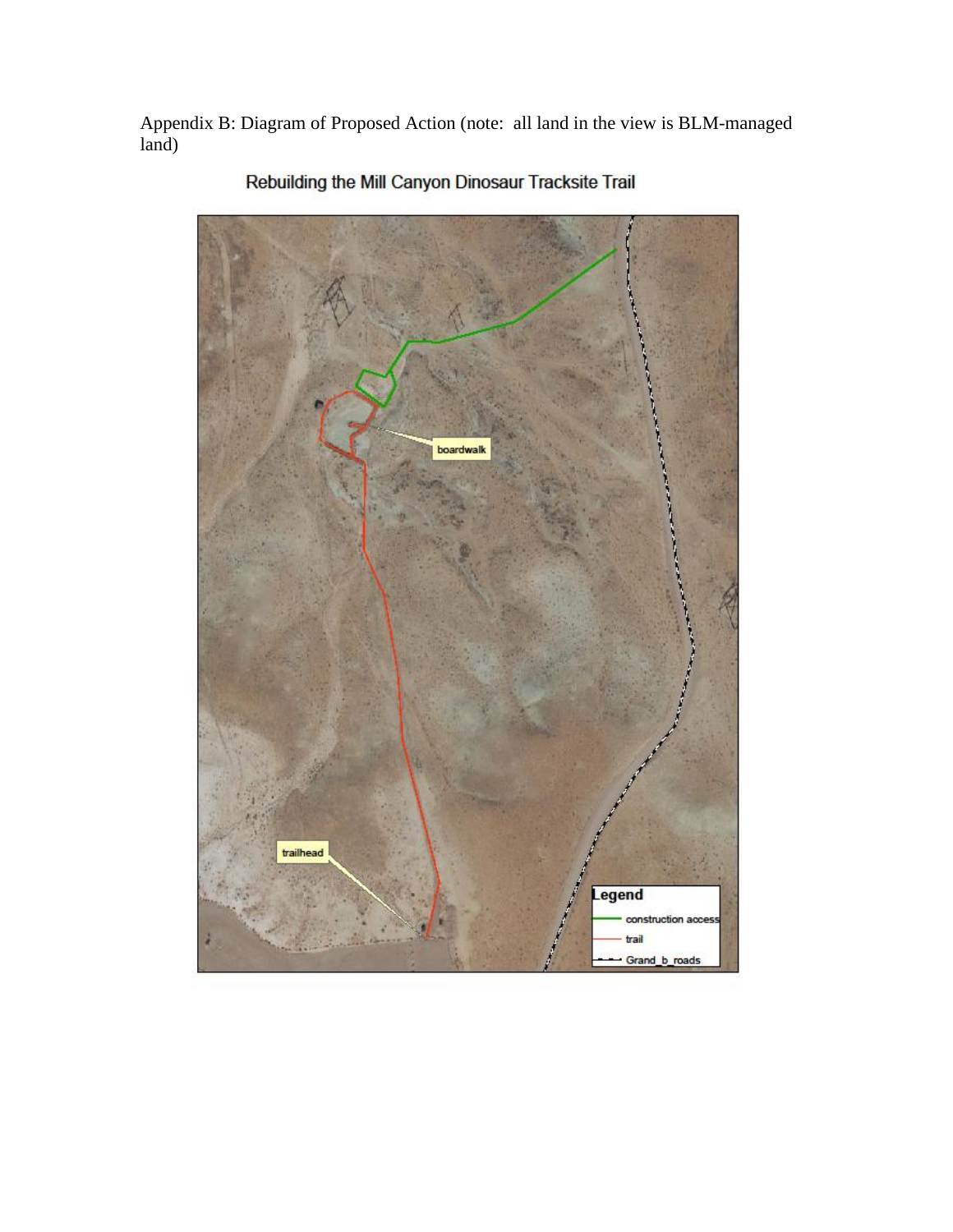## **United States Department of the Interior Bureau of Land Management**

**Finding of No Significant Impact/Decision Record Environmental Assessment**

#### **DOI-BLM-UT-Y010-2021-0092 EA**

**October 2021**

## **Rebuilding the Mill Canyon Dinosaur Tracksite Trail Amending ROW UTU-91920**

*Location:* Mill Canyon, Grand County, Utah T. 24 S., R. 20 E., Section 17

*Applicant/Address:* Moab Field Office, Bureau of Land Management

Moab Field Office 82 East Dogwood Moab, UT 84532 435-259-2100 435-259-2106

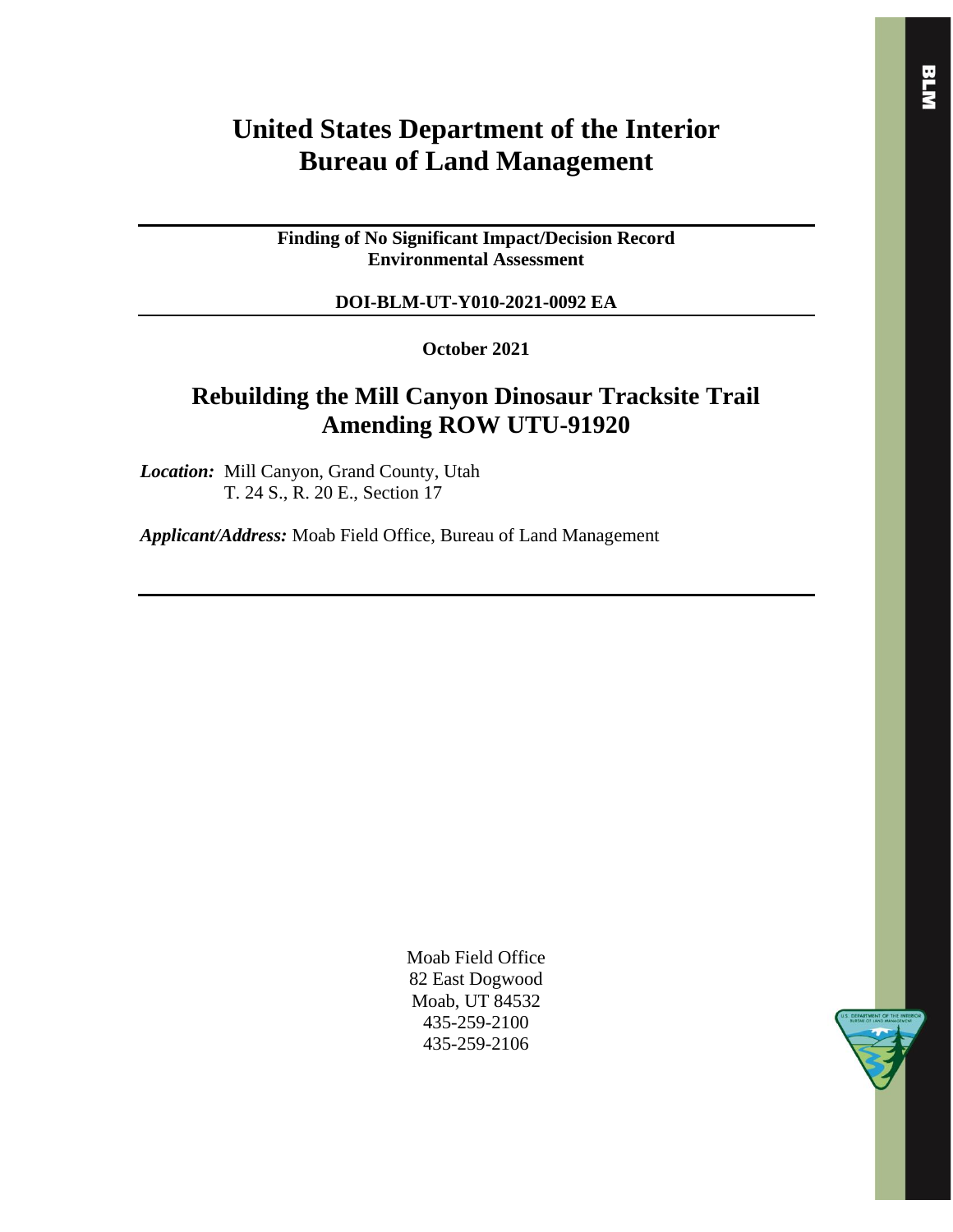## **FINDING OF NO SIGNIFICANT IMPACT DOI-BLM-UT-Y010-2021-0092-EA**

### **INTRODUCTION**:

The Bureau of Land Management (BLM) has conducted an environmental analysis (EA), DOI-BLM-UT-Y010-2021-0092-EA, for a Proposed Action to rebuild the Mill Canyon Tracksite Trail and to amend ROW-91920 for the Tracksite Trailhead to include the area of the trail itself. The project is described in the EA referenced above. The underlying need for the proposal would be met while improving recreation opportunities for the general public.

The project area is within the Labyrinth Rims/Gemini Bridges Special Recreation Management Area (SRMA). The EA (DOI-BLM-UT-Y010-2021-0092) is attached, and is incorporated by reference for this Finding of No Significant Impact (FONSI). A No Action alternative and the Proposed Action alternative were analyzed in the EA.

## **FINDING OF NO SIGNIFICANT IMPACT**

Based upon a review of the EA and the supporting documents, I have determined that the project is not a major federal action and will not significantly affect the quality of the human environment, individually or cumulatively with other actions in the general area. No environmental effects meet the definition of significance in context or intensity as defined in 40 CFR 1508.27 and do not exceed those effects described in the 2008 Moab RMP/FEIS. Therefore, an environmental impact statement is not needed.

This finding is based on the context and intensity of the project as described:

**Context**: The project is a site-specific action directly involving no more than 5,000 square feet on BLM administered land that by itself does not have international, national, regional, or state-wide importance.

**Intensity**: The following discussion is organized around the Ten Significance Criteria described in 40 CFR 1508.27 and incorporated into resources and issues considered (includes supplemental authorities Appendix 1 H-1790-1) and supplemental Instruction Memorandum, Acts, regulations and Executive Orders.

The following have been considered in evaluating intensity for this proposal:

- **1. Impacts may be both beneficial and adverse**. The Proposed Action would impact resources as described in the EA. None of the environmental effects discussed in detail in the EA are considered significant, nor do the effects exceed those described in the 2008 Moab RMP/FEIS. Beneficial impacts to recreation users are analyzed within the EA.
- **2. The degree to which the selected alternative will affect public health or safety**. The Proposed Action provides an improved tracksite walkway, enabling the users to see dinosaur tracks *in situ* in a safe manner. The project is intended to improve safety of the visitors.
- **3. Unique characteristics of the geographic area such as proximity to historic or cultural resources, park lands, prime farm lands, wetlands, wilderness, wild**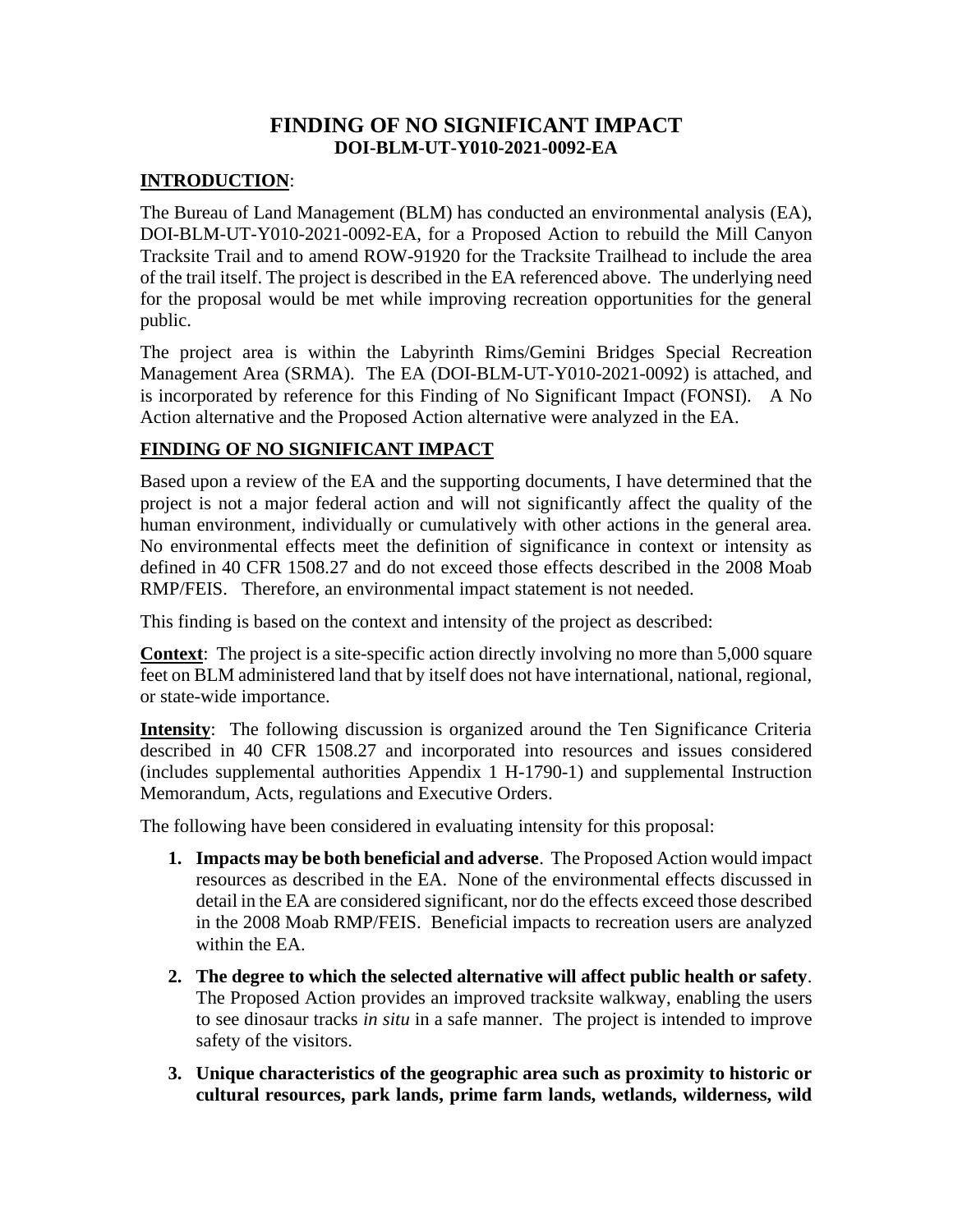**and scenic rivers, or ecologically critical areas**. The historic and cultural resources of the area have been inventoried and no cultural resources were found In addition, mitigation measures will be undertaken to reduce the impacts of past actions. The following components of the Human Environment and Resource Issues are not affected because they are not present in the project area: Areas of Critical Environmental Concern, Wild and Scenic Rivers, Fuels, Wetlands, Floodplains, BLM Natural Areas, Lands with Wilderness Characteristics, Wilderness/WSA, Cultural Resources, Native American Religious Concerns, Environmental Justice, Threatened and Endangered Animal Species, Threatened, Endangered or Candidate Plant Species, Wastes, Lands/Access, Livestock Grazing, RHS, Vegetation, Woodlands, and Geology. In addition, the following components of the Human Environment and Resource Issues, although present, would not be affected by this Proposed Action for the reasons listed in Appendix A of the EA: Air Quality, Soils, Visual Resources, Migratory Birds, Fish and Wildlife, Utah BLM Sensitive Species, Invasive Plants, Water Resources, and Socioeconomics. Two resources, Recreation and Paleontology, are analyzed in the document.

- **4. The degree to which the effects on the quality of the human environment are likely to be highly controversial**. There is no scientific controversy over the nature of the impacts.
- **5. The degree to which the possible effects on the human environment are highly uncertain or involve unique or unknown risks**. The project is not unique or unusual. The BLM has experience implementing similar actions in similar areas. The environmental effects to the human environment are fully analyzed in the EA. There are no predicted effects on the human environment that are considered to be highly uncertain or involve unique or unknown risks.
- **6. The degree to which the action may establish a precedent for future actions with significant effects or represents a decision in principle about a future consideration.** The actions considered in the selected alternative were considered by the interdisciplinary team within the context of past, present, and reasonably foreseeable future actions. Significant cumulative effects are not predicted. A complete analysis of the direct, indirect, and cumulative effects of the selected alternative and all other alternatives is described in Chapter 4 of the EA.
- *7.* **Whether the action is related to other actions with individually insignificant but cumulatively significant impacts – which include connected actions regardless of land ownership.** The interdisciplinary team evaluated the possible actions in context of past, present and reasonably foreseeable actions. Significant cumulative effects are not predicted. A complete disclosure of the effects of the project is contained in Chapter 4 of the EA.
- **8. The degree to which the action may adversely affect districts, sites, highways, structures, or other objects listed in or eligible for listing in the National Register of Historic Places or may cause loss or destruction of significant scientific, cultural, or historical resources.** The project will not adversely affect districts, sites, highways, structures, or other objects listed in or eligible for listing in the National Register of Historic Places, nor will it cause loss or destruction of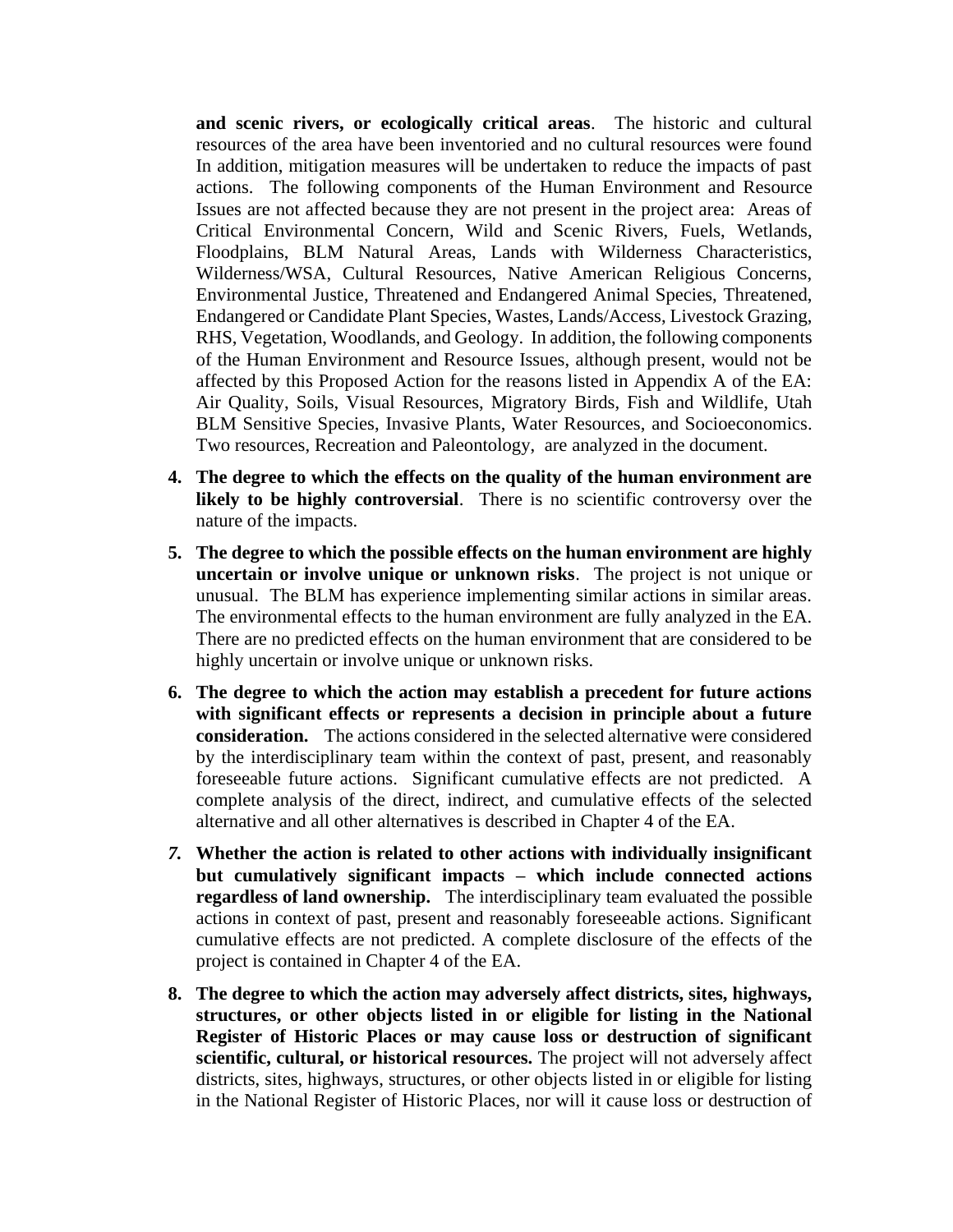significant scientific, cultural, or historical resources. A cultural inventory has been completed for the Proposed Action, and no cultural resources were found.

- **9. The degree to which the action may adversely affect an endangered or threatened species or its habitat that has been determined to be critical under the Endangered Species Act of 1973, or the degree to which the action may adversely affect: 1) a proposed to be listed endangered or threatened species or its habitat, or 2) a species on BLM's sensitive species list**. Habitats would incur no new impacts as the trail is currently in use by the public.
- *10.* **Whether the action threatens a violation of a federal, state, local, or tribal law, regulation or policy imposed for the protection of the environment, where nonfederal requirements are consistent with federal requirements.** The project does not violate any known federal, state, local or tribal law or requirement imposed for the protection of the environment.

NICOLLEE GADDIS-WYATT Digitally signed by NICOLLEE GADDIS-WYATT

Date: 2021.10.12 13:06:50 -06'00'

Nicollee Gaddis-Wyatt, Moab Field Manager Date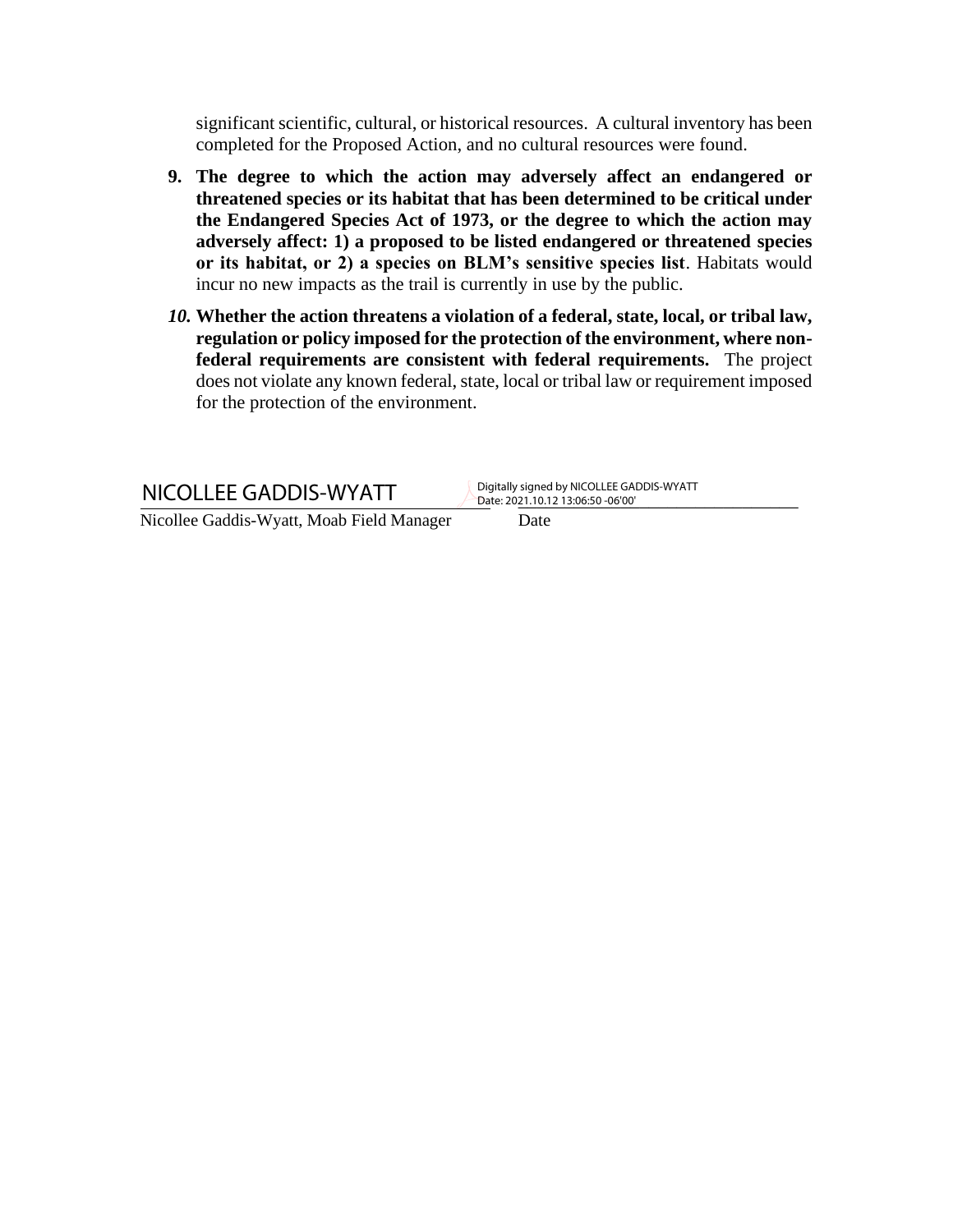## **DECISION RECORD** *DOI BLM UT Y010 2021-0092 EA*

The Bureau of Land Management (BLM) has conducted an environmental analysis (EA), DOI-BLM-UT-Y010-2021-0092-EA, for the rebuilding of the Mill Canyon Tracksite Trail and the inclusion of the trail in ROW-91920 granted to BLM for the Trailhead in the Labyrinth Rims/Gemini Bridges Special Recreation Management Area (SRMA). Two alternatives were analyzed for their environmental impacts (Proposed Action and No Action).

It is my decision to approve the Proposed Action, which authorizes the rebuilding of the Mill Canyon Tracksite Trail and the amendment of the ROW. The EA is attached to this Decision Record.

**Authorities:** The authority for this decision is in 43 CFR 8360 – Visitor Services.

**Compliance and Monitoring:** A BLM representative will conduct onsite inspections during reconstruction to protect paleontological resources.

### **PLAN CONFORMANCE AND CONSISTENCY**:

The Proposed Action has been reviewed and found to be in conformance with the 2008 Moab Resource Management Plan (RMP) and specifically provided for in the following decisions:

REC-39 (page 90) established the Labyrinth Rims/Gemini Bridges SRMA as a destination SRMA. While the Tracksite was not yet discovered at the time of the RMP, decision in the RMP call for managing the nearby Mill Canyon Dinosaur Interpretive Trail as a facility (that trail provides interpretation of dinosaur bones *in situ*). The Tracksite Trail can be considered a companion facility to the Mill Canyon Dinosaur Interpretive Trail; the two are usually visited together.

PAL-3 (page 79): Locate, evaluate, and protect significant paleontological resources. Provide for public visitation and education opportunities while simultaneously protecting and supporting the scientific and research value of paleontological resources.

The Proposed Action is also consistent with the Grand County General Plan (2012), which calls for "maintaining and enhancing the recreational, scenic and cultural amenities unique to Grand County to attract and sustain economic activity" (page 39). The Grand County General Plan recognizes that the public lands of Grand County are the foundation of the county's economic prosperity because of the reliance of Grand County on tourist revenue.

**Rationale for Decision:** The Proposed Action meets the purpose and need for the project by rebuilding a popular recreation facility. There are no significant impacts to any resources located near the project area.

The public was notified of the Proposed Action by posting on the ePlanning website on July 28, 2021. No comments were received.